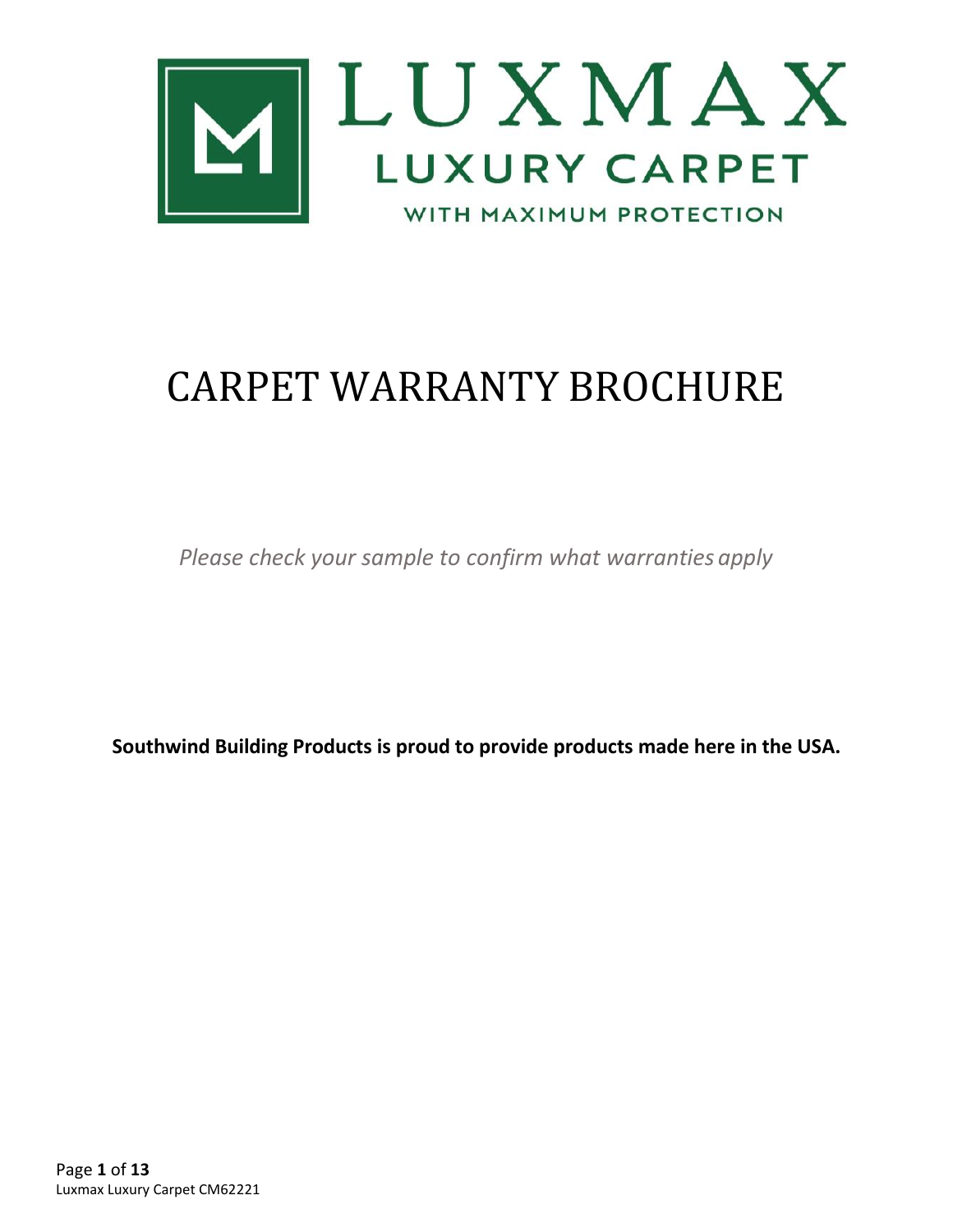## **Table of Contents**

| What Is Normal and Acceptable? What Is Not?        | 3  |
|----------------------------------------------------|----|
| <b>General Warranty Information</b>                | 4  |
| Performance Warranty Detail                        |    |
| Limited Stain Resistance Warranty                  | 5  |
| Limited Soil Resistance Warranty                   | 5  |
| Limited Anti-Static Warranty                       | 6  |
| Limited Abrasive Wear Warranty                     | 6  |
| <b>Limited Texture Retention Warranty</b>          | 6  |
| Limited Fade Resistance Warranty                   | 7  |
| Limited Pet Urine Stain Warranty                   |    |
| General Terms, Limitations and Warranty Exclusions | 7  |
| <b>Proration of Warranties</b>                     | 8  |
| Limitations for all Luxmax Luxury Carpet           |    |
| Limited Liability                                  |    |
| <b>Disclaimer of Implied Warranties</b>            |    |
| <b>Carpet Cushion requirements</b>                 |    |
| Homeowners Responsibilities and Obligations        |    |
| How Do I File a Claim?                             | 11 |
| Caring for Your Carpet                             |    |
| <b>Stain Removal</b>                               |    |
| <b>Cleaning Recommendations</b>                    |    |
| <b>Manufacturing Defect Warranty</b>               |    |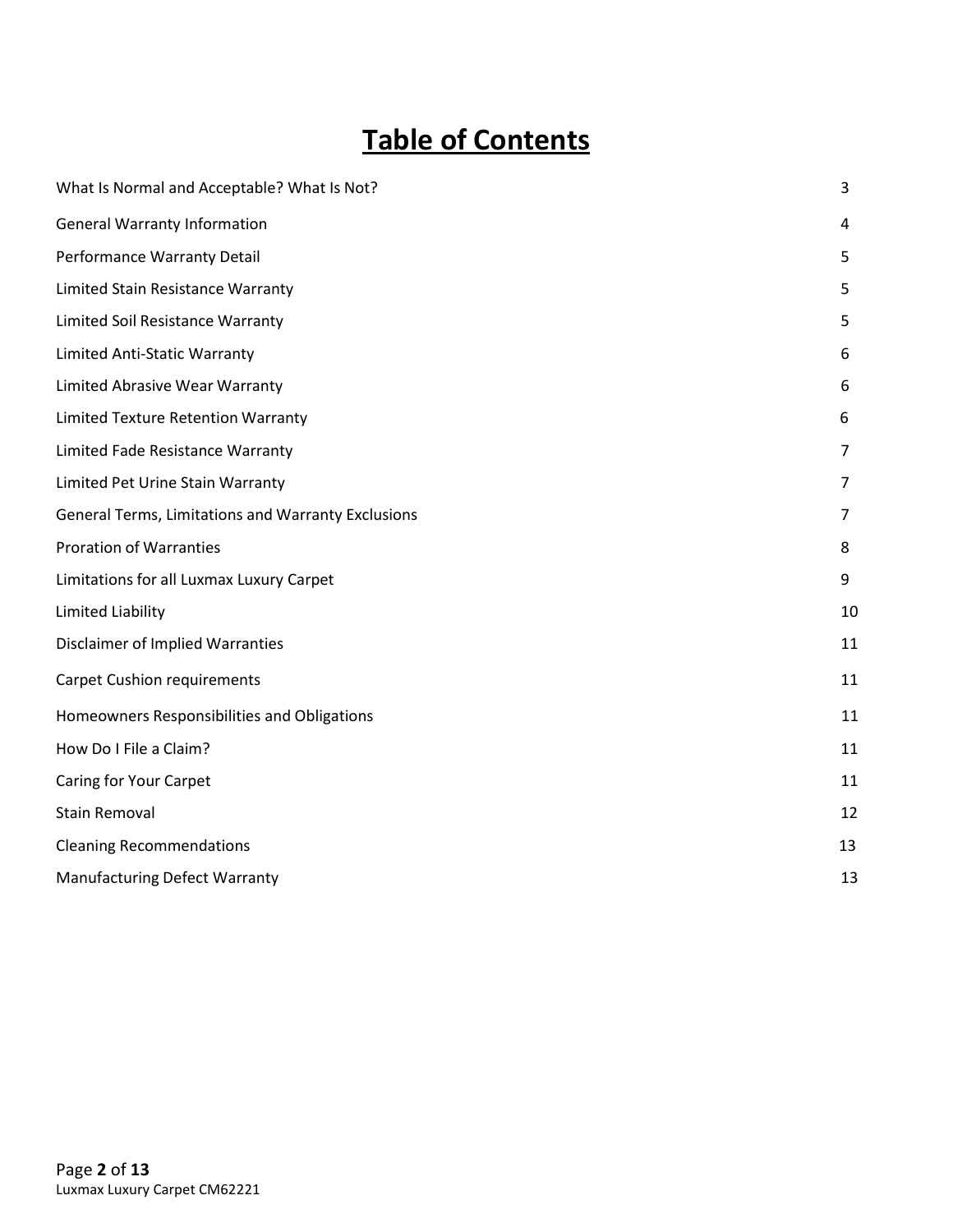This brochure will explain warranty coverage and what you can expect from your recently installed carpet. The warranty is covered in detail as well as what is required from you, the homeowner. All information is based on the most recent information available. If you receive a printed copy of this warranty,please refer to our website www.southwindbp.com to ensure you have the most up to date version of your warranty.

#### **Please keep a copy of this warranty with the following important documents and resources:**

- **Original invoice / sales receipt**
- **Professional cleaning receipts and information**
- **Copy of the sample label or sample information**
- **A 2' x 2' uninstalled sample of your carpet**
- **Padding information**
- **Installer's name and certification information**
- **If rubber backed carpet/attached pad carpet, what adhesives and tapes were used**

The documentation will provide critical information needed in the unlikely event of a claim. The uninstalled sample is recommended in the case of a repair or testing during a claim.

Thank you for choosing Southwind Building Products and for allowing us to fulfill your flooring needs.

## **What is normal and acceptable with a new carpet? What is not?**

- Footprints and vacuum cleaner tracks will show on cut-pile carpets and some loop products. These "traffic marks" are not covered in any warranty and are considered normal.
- Over time, carpets in traffic areas may look different than the surrounding area. This is normal. As carpet receives traffic, the piles of the carpet reflect lighting differently. This reflection may cause the carpet to look darker or lighter than the surrounding area. High traffic areas gather soil faster than non-traffic areas and can lead to a carpet looking darker or "worn". Regular maintenance and walk-off mats can help reduce the effects of traffic on a carpet.
- Odor: All new carpets have a "new carpet smell". Padding also has a smell. Odor and smell are not covered by a Southwind warranty.
- Backing skew. The secondary backing may run a slight bow and skew. Installers must NEVER make their seam cuts using the backing as a guide. Doing this voids all warranties. Raw or manufacturing edges cannot be used. Installers must use fresh cut edges for seams following CRI installation guidelines.
- All carpets must be inspected for visible defects/damages/shortages before installing. Failure to do so releases Southwind from any shortage, damage claims.
- It is not possible for insects to populate a roll of carpet. It is not possible for new carpeting to sustain life. Insects need food and water, and neither are found in uninstalled carpeting. All insect claims will be denied.
- The use of beater bars or spinning brushes on loop carpets is prohibited. The use of a beater bar or spinning brushes on any carpet containing loops will possibly cause damage to the carpet. Any damage caused by vacuum cleaners is not covered by Southwind.
- Southwind warranties do not cover indentions made by furniture or stationary equipment. These itemswill leave indentions in the carpeting. Use mats, casters, and furniture coasters to help distribute the weight of the items to minimize the severity of the indentions. Indentions are not considered a manufacturing defect.

Carpet is a textile and it must be professionally cleaned every 12-18 months by a certified hot-water extraction professional. This professional must be certified through the Carpet and Rug Institute.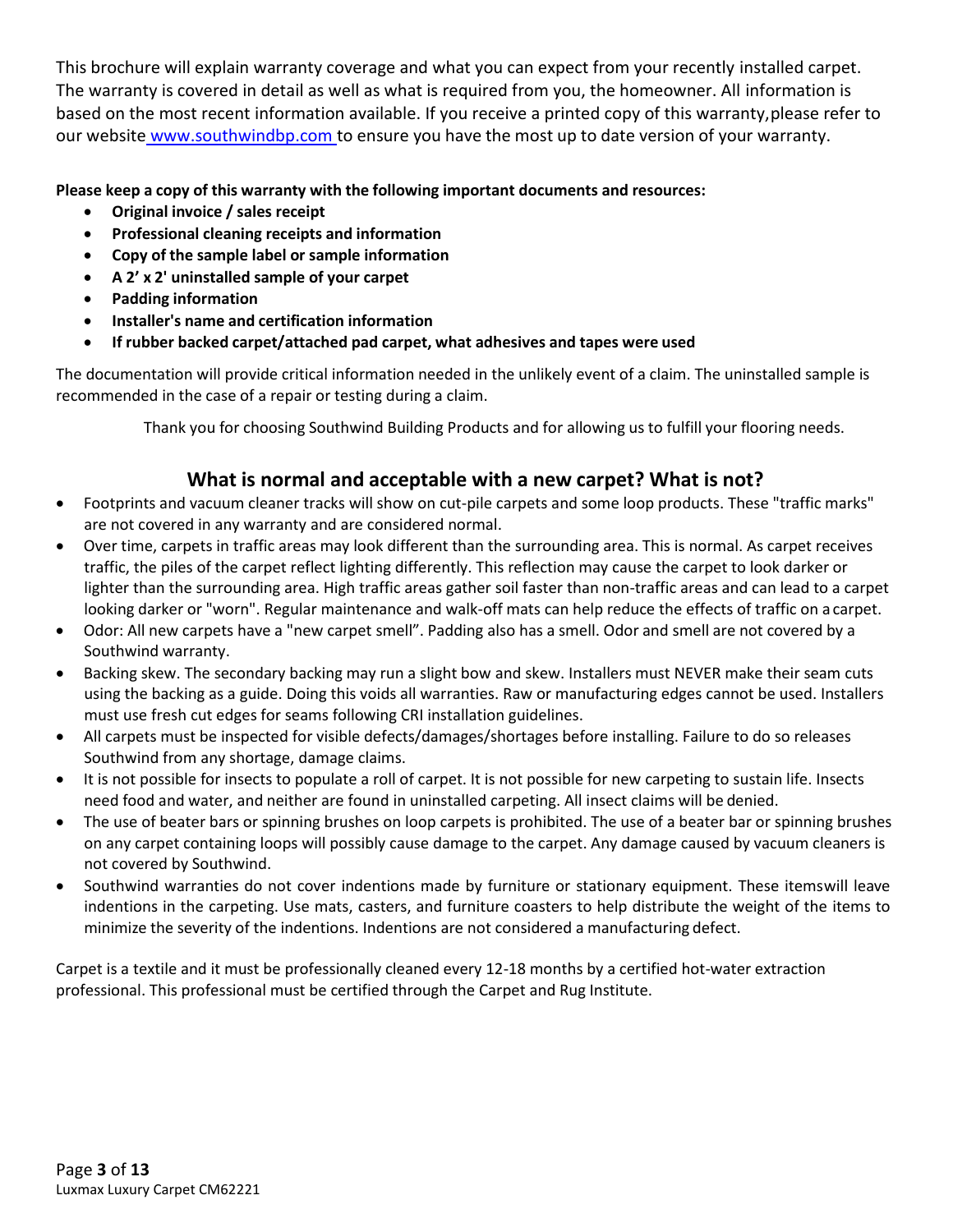## **General Warranty Information**

<span id="page-3-0"></span>To protect your warranty coverage specified in the terms of these warranties, you must do the following:

- 1. **Have proof of purchase:** You must have a valid invoice and/or sales receipt showing you purchased the carpet.
- 2. **Know which warranties apply to your carpet:** Each style has a unique set of warranty listed on the main sample or sample board. Some products have numerous warranties. It is important that you know what your carpet is warranted for. See store sample for details.
- 3. **All carpet padding must meet the specifications set by Southwind:** Padding is one of the most criticalcomponents to your carpet's long-term performance. Padding is the support system that allows your carpet to retain its texture and appearance. Carpet cushion that is too soft or too hard will cause the carpet to fail. Padding that is too thick will inhibit the carpet from being anchored properly. Padding that is too thin may lead to severe crushing and/or matting.

*Unless otherwise stated, Southwind requires all carpeting to be installed indoors over specified pad andinstalled using proper installation procedures. Failure to fulfill any of the requirements will void all warranties. Rugs and stairs are not covered under any warranty.*

MINIMUM WARRANTY REQUIREMENTS FOR CUSHION: Cushion must meet FHA/HUD requirements and must follow the Carpet and Rug Institute (CRI) Installation Standard effective 2015. All installation must be done with new padding. Any exceptions must be approved by Southwind.

Southwind recommends that a cushion with no more than 7/16-inch thickness and no less than 3/8-inch thickness, with 6 pounds per cubic foot of density, or equivalent be installed under your new carpet. Berber style carpets require a cushion with 3/8-inch thickness and 8 pounds per cubic foot of density, or equivalent.

4. Having your carpet installed by a certified professional installer is highly recommended: Your carpet warranty is only valid if the carpet is installed by the methods described by CRI (Carpet and Rug Institute) 104/105.The installation procedures and requirements explained in the Carpet and Rug Institute Carpet Installation Standards must be followed. All warranties will become null and void if carpets are not installed properly.

Carpets that are not installed correctly are subject to delamination, wrinkling, buckling, matting, loss tufts, raveling, and overall texture failure. Carpets that are not installed properly will not perform equal as carpets that are installed correctly. It is crucial to the overall performance of your carpet that the installers follow the proper guidelines. Carpets installed with use of a Stinger instead of a power-stretcher will void all warranties. Stingers permanently damage the carpet and are not acceptable. Before the carpet is installed it is recommended that the carpet sits unrolled overnight in an area where the temperature is no less than 65°F. Allowing the carpet to acclimate will make the carpet more pliable and easier to install. It is normal for the carpet to have a "new carpet smell" and is not harmful and should be expected. Independent testing has found that there are no harmful emissions linked to carpet.

If your room dimensions require a seam, it is advisable to place the seam perpendicular to windows and large doors to minimize light reflecting off the seam. ALL SEAMS MUST BE SEALED WITH AN APPROVED SEAM SEALER. ALL SEAMS CAN BE VISIBLE, THIS IS NOT A DEFECT.

All carpets must be inspected and measured before they are cut for installation. Claims will be denied on shortages and appearance issue if the carpet has been cut. It is the responsibility of the retailer and installer to assure the carpet has been measured and inspected before installing.

5. **Carpet must be maintained in accordance with Southwind requirements:** Please refer to the section inthis warranty labeled "Caring for Your Carpet". It is required that your carpet be professionally cleaned at a minimum of every 12-18 months. Professionally cleaned means a cleaning by hot water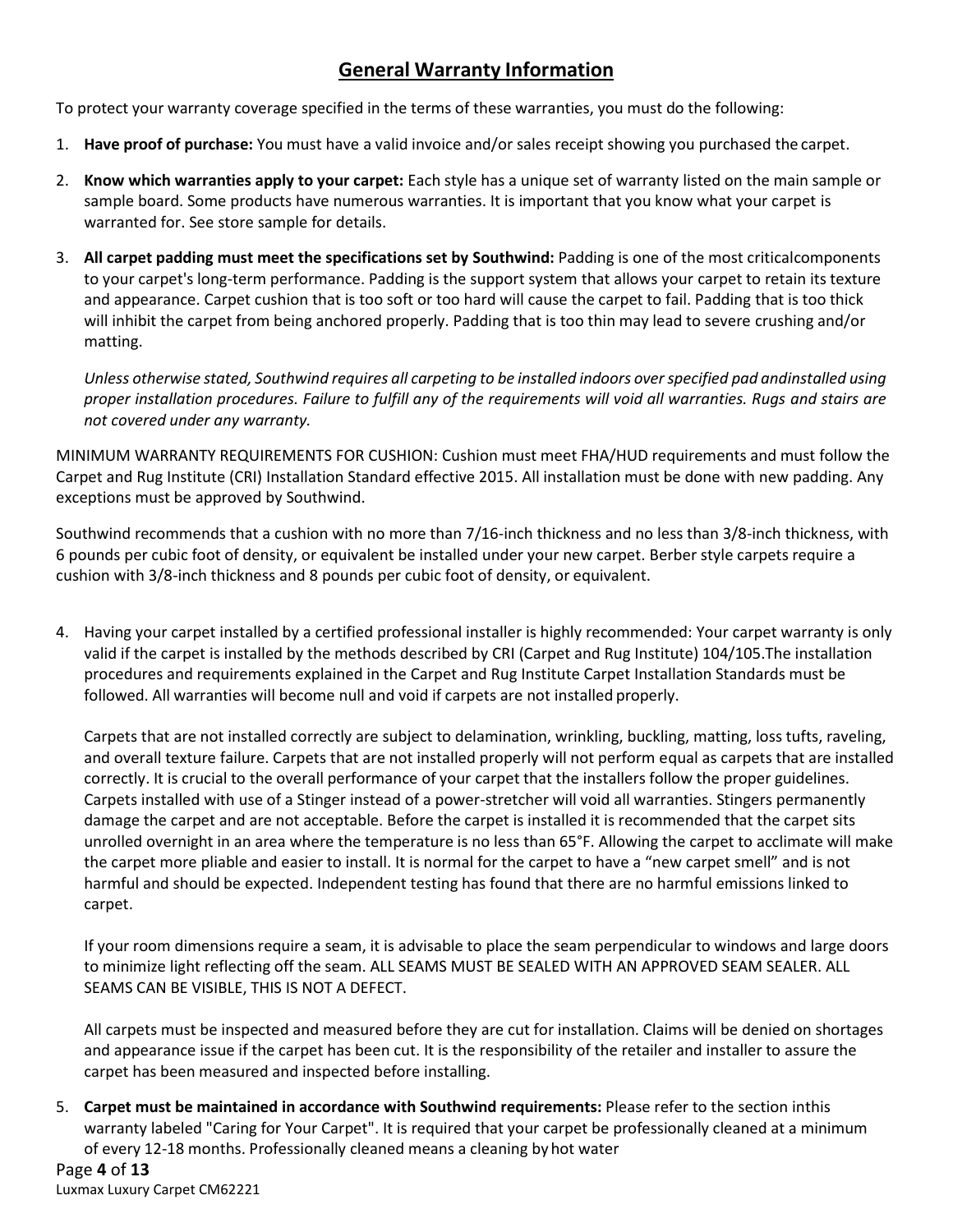extraction. All professional cleanings must be performed by a professional that has obtained the certification through the CRI (Carpet and Rug Institute) or IICRC (Institute of Inspection Cleaning and Restoration). You can obtain a full list of certified cleaners in your area by visitin[g www.carpet-rug.org](http://www.carpet-rug.org/) or [www.iicrc.org](http://www.iicrc.org/) . Please keep all cleaning invoices and documentation with your other important carpet documents. Do not use over the counter carpet cleaners on your carpet. These cleaners will leave a soap residue in your carpet fibers causing the carpet to become soiled faster. Use of these products can result in damage to your carpet's backing and the padding.

6. **Select a vacuum approved by The Carpet and Rug Institute.** *For a list of certified vacuums visit the CRI (Carpet & Rug Institute) at <https://www.carpet-rug.org/certified-vacuums.html>*.

*All Southwind warranties outlined in this brochure may not apply to all products manufactured by Southwind Building Products. The specific warranty coverage is located on the carpetsample. Any questions related to the product and its warranties should be directed to the retailer.*

## **Performance Warranty Details**

**The following outlines warranty conditions and homeowner requirements. Please read the "Exclusion" portion of this warranty brochure and the disclaimer and limited liability discussed. The following are warranties provided by Southwind Building Products.**

## <span id="page-4-0"></span>**Limited Stain Resistance Warranty**

(Please consult your carpet's information to determine if this warranty is applicable to your purchase.)

*No Carpet is Stain Proof.* Southwind warrants that surface pile of your carpet will remain stain resistant to most household beverage and food substances for the specified warranty period in an owner-occupied residence in a proper indoor installation for as long as you own your carpet.

#### **Exclusions**

Stains from substances such as bleaches, medications, acne medications, acids, caustic chemicals, insecticides, paints, plant food, iodine, rust, dyes, waxes, feces, vomit, urine, body fluids, cleaning and polishing products and their ability to remove color. Any carpet exposed to very hot substances or other abusive conditions. Shoe polish, cosmetics, drain cleaners, candles, carpet deodorizers, oil-based substances, air fresheners, disinfectants, animal foods, blood, vinyl and tile cleaners/polishes, any matter that contains natural dyes and/or the ability to remove color.

Always treat a spot as soon as it is discovered. The longer a spot is allowed to remain, the more difficult it becomes to remove and could result in a permanent stain.

## <span id="page-4-1"></span>**Limited Soil Resistance Warranty**

(Please consult your carpet's information to determine if this warranty is applicable to your purchase.)

Southwind warrants that your carpet will resist soiling by most common household soil. If you properlymaintain your carpet, soil will clean up more thoroughly, and less residue will remain on your carpet. This warranty coverage runs from the date your carpet is installed for as long as you own it.

Soil resistance means the ability of your carpet to resist (i.e., minimize or withstand) retention of the common dry dirt normally associated with carpet. Keep in mind, light-colored carpets will show soiling more than darker colors and will require more frequent maintenance to retain their appearance.

These warranties also specifically exclude: any carpet which has been treated after installation with any silicone-based anti-soil treatments; any carpet in any nonresidential use; any carpet subjected to abnormal abuse; any carpet exposed to very hot substances or other abusive conditions; damage due to the application of improper cleaning agents; deterioration in appearance not related to staining of pile fibers. Failure to follow recommended carpet care and cleaning instructions described in this booklet may result in damage to your carpet that will not be covered by your warranty.

Page **5** of **13** Luxmax Luxury Carpet CM62221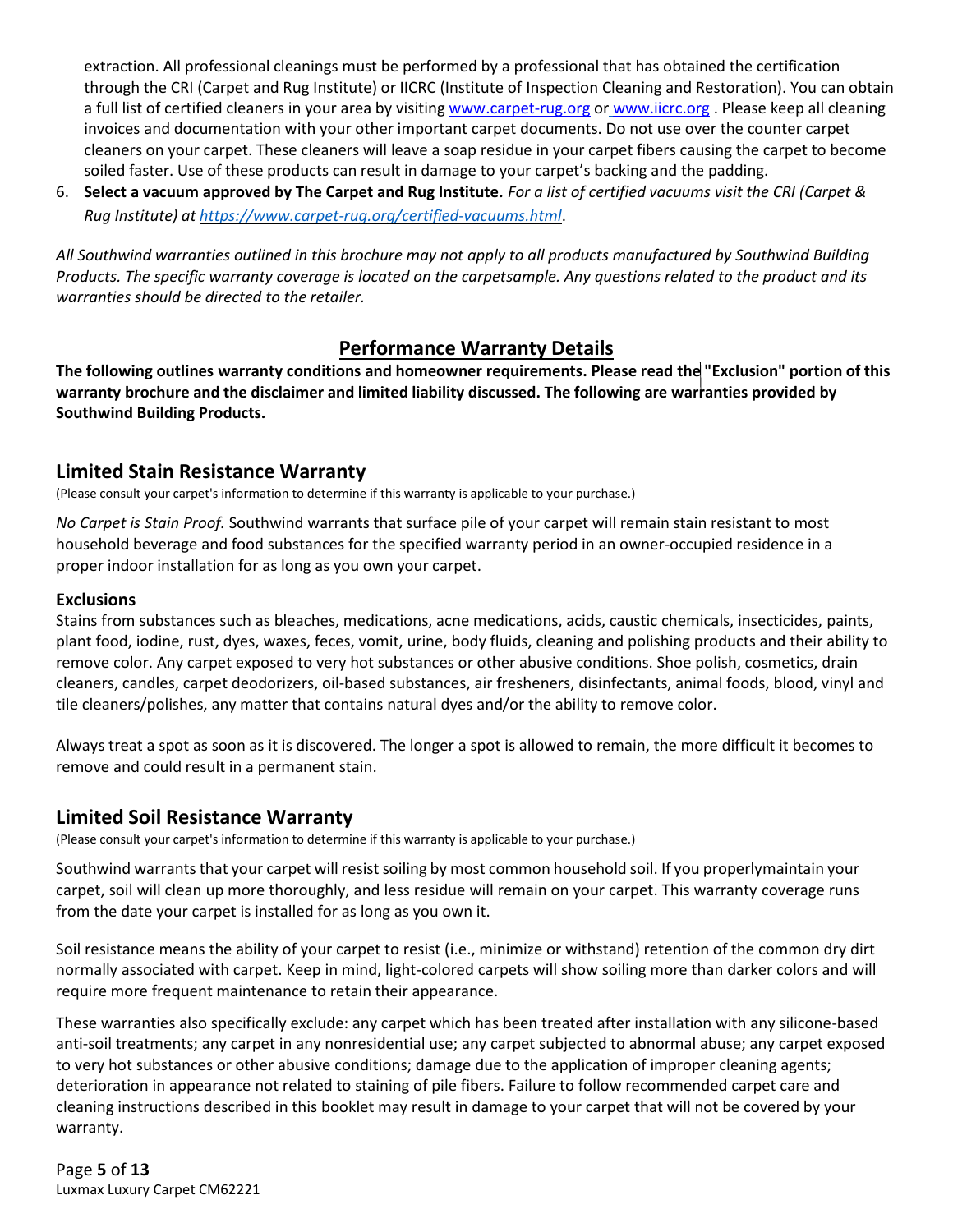Proper cleaning is essential in reducing the level of soiling in your carpet. Carpets must be vacuumed and professional cleaned on a regular basis to reduce soiling levels. All carpets respond to soiling differently. Cleaning of the affected area should begin immediately upon discovery. The more time that elapses before removal, the more difficult a stain will be to remove.

*Please refer to the "Caring for Your Carpet" section for cleaning tips and helpful resources.*

## **Anti-Static Warranty**

(Please consult your carpet's information to determine if this warranty is applicable to your purchase.)

Southwind warrants that the carpet purchased will not generate static greater than 5.0 kilovolts (a level notdetectable by most people), within the specified warranty period. Always refer to the carpet sample to determine the warranty coverage or ask your retailer for more information regarding the warranty on a specific product. There are limitations to this warranty, and they can be found under the General Terms and Warranty Exclusions section of this brochure.

## <span id="page-5-0"></span>**Limited Abrasive Wear Warranty**

(Please consult your carpet's information to determine if this warranty is applicable to your purchase.)

Southwind warrants that the surface pile of this carpet will not sustain more than 10% abrasive wear as theresult of normal foot traffic and use, within the specified warranty period, from the original date of installation. Abrasive wear means fiber-loss from the carpet through normal abrasion, not from crushing or flattening of the carpet pile in any area, or from staining, soiling, fading or other changes in carpet appearance. It is the responsibility of the purchaser and the flooring subcontractor to determine the correct carpet for the desired application. There are limitations to this warranty, and they can be found under the General Terms and Warranty Exclusions section of this brochure.

#### **Exclusions**

The Limited Abrasive Wear Warranty excludes wrinkling, buckling, matting, crushing, traffic patterns, pooling or any change in appearance or pile retention. These are not manufacturing defects but are maintenance related issues. Snags and pulling of loops in carpet are not considered a defect and are not covered in this warranty. See "General Terms, Limitations, and Warranty Exclusions" for a full list of exclusions.

## <span id="page-5-1"></span>**Limited Texture Retention Warranty**

(Please consult your carpet's information to determine if this warranty is applicable to your purchase.)

Southwind warrants that the carpet purchased, if installed over recommended carpet cushion and properly maintained, will not show abnormal changes in appearance from foot traffic and normal use as a result of yarn tufts losing twist within the specified warranty period. "Texture retention" is the ability of the carpet tufts to retain their visible shape, as measured by the degree of bursting, opening, or untwisting of the tufts at the surface of the carpet.

Texture retention is measured against standardized rating scales ranging from 5.0 (new or no change) to 1.0 (severe change), ISO Standard 9405-1990. To perform as warranted, this carpet must retain a texture rating of at least 2.5 under warranted conditions. If, within the warranty period, a texture rating of less than 2.5 occurs under warranted conditions, Southwind will handle such claims as stated in the " Limited Liability" section of this warranty booklet. It is the responsibility of the purchaser and the flooring subcontractor to determine the correct carpetand cushion for the desired application.

#### **Exclusions**

The Texture Retention Warranty excludes footprints, wrinkling, buckling, matting, crushing, pooling, or any change in appearance or pile retention. These are not manufacturing defects but are maintenance related issues. Snags and pulling of loops in carpet are not considered a defect and are not covered in this warranty. See "General Terms, Limitations, and Warranty Exclusion's" for a full list of exclusions.

Page **6** of **13** Luxmax Luxury Carpet CM62221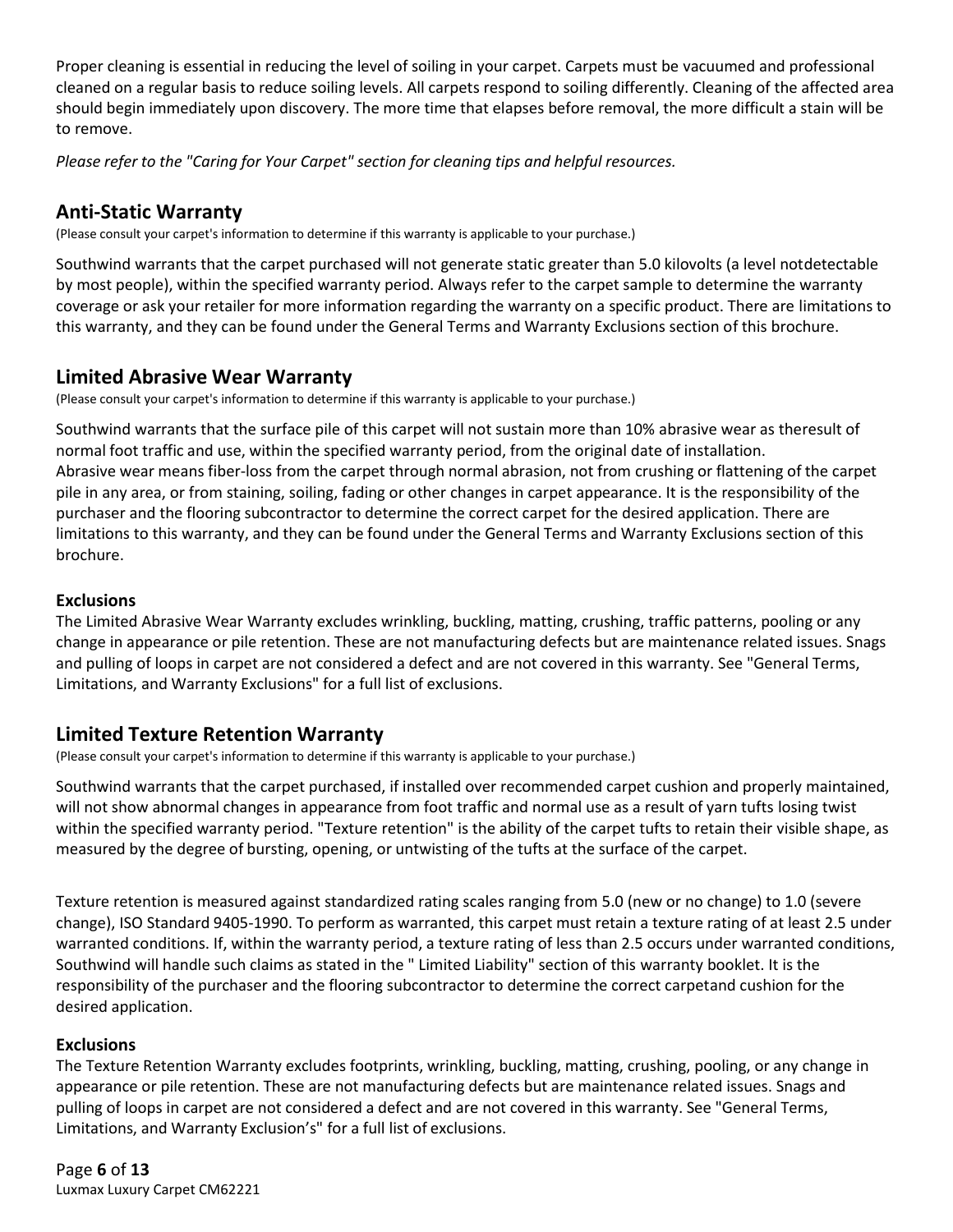## <span id="page-6-0"></span>**Limited Fade Resistance Warranty**

(Please consult your carpet's information to determine if this warranty is applicable to your purchase.)

Southwind warrants that the carpet purchased will not fade from sunlight, resulting in a noticeable color change more than one unit on the AATCC Grey Scale under normal use for the warrant period specified on the productsample. Homeowners must use proper protection in window treatments (such as but not limited to); curtains, blinds, shades, shutters, etc. to ensure that the carpet is not overexposed to direct sunlight.

#### **Exclusions**

The Fade Resistance Warranty excludes yellowing or oxidization of carpeting, pooling, watermarking, filtration, or color change due to improper maintenance. See "General Terms, Limitations and Warranty Exclusions" for a full list of exclusions.

## <span id="page-6-1"></span>**Limited Pet Urine Stain Warranty**

(Please consult your carpet's information to determine if this warranty is applicable to your purchase.)

Southwind warrants that your carpet will resist staining caused by pet urine stains. Stain resistance meansthe ability of your carpet pile to resist (i.e., minimize or withstand) permanent stains for the life of the warranty.

#### **Exclusions**

This warranty excludes any urine stain other than pet. Pet feces and vomit are excluded. Odor resulting from the covered pet urine stain is excluded. Wicking may occur requiring the pet urine area to be cleaned more than once. If the above-mentioned stains are saturated and result in wicking, these stains will release with additional re-cleaning. Wicking is defined as a reappearance of previously cleaned stains due to liquid remaining in carpet backing or padding.

Cleaning of the affected area should begin immediately upon discovery. The more time that elapses before removal, the more difficult a stain will be to remove.

**PLEASE NOTE:** NO CARPET IS ABSOLUTELY STAIN PROOF. While your carpet is inherently stain resistant, some staining may still occur; especially over time and in high-traffic areas. These carpets will enhance your ability to clean up stains, not prevent stains. Depending on the type of substance causing the stain, removal may require substantial repeated cleanings, and some stains may not be removable. Southwind may, at its soleoption, elect to have the affected area of the carpet cleaned professionally.

Product Specifications are derived from averages, resulting from normal manufacturing tolerances in yarn, fiber, temperature, humidity, and color and may vary within normal industry tolerances. Specifications are subject to change. Performance is not affected.

## **General Terms, Limitations and Warranty Exclusions**

<span id="page-6-2"></span>All warranties outlined in this brochure may not apply to all products manufactured by Southwind. The specific warranty coverage for your carpet is located on the carpet sample. Any questions related to the product and its warranties should be directed to the retailer.

Southwind warranties apply only to carpet installed in owner-occupied, single family, residential housing. Southwind does not warranty carpets used in rug applications, unless otherwise stated. Carpets cannot be uninstalled and reinstalled. This will void the warranty.

Commercial installations will void all warranties.

Southwind warranties cover first quality material only. Carpets sold as seconds, used, mill ends, and/or irregulars are void of all warranty coverage.

Warranties are extended only to the original purchaser/installation and are not transferable unless otherwise stated.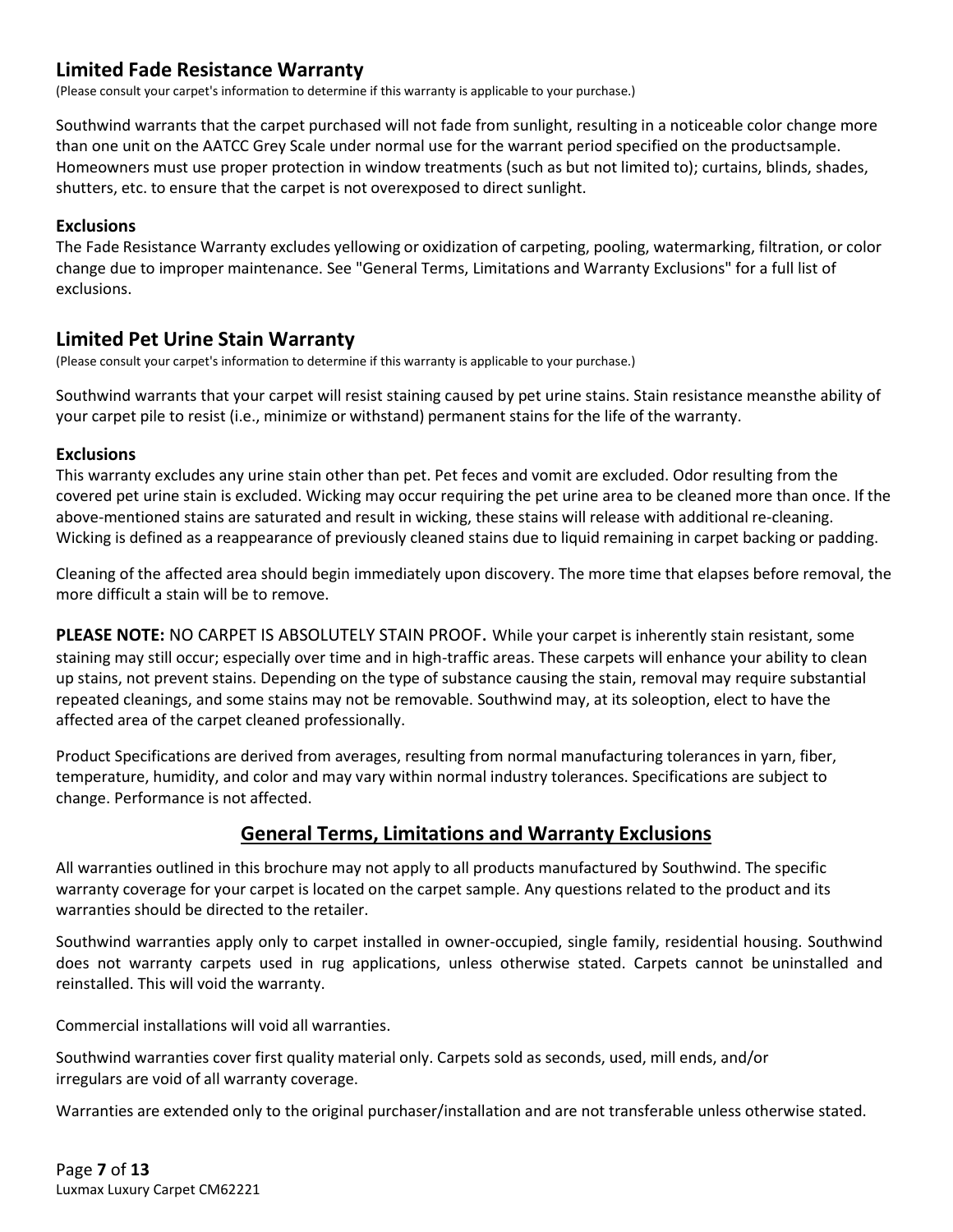• Southwind warranties do not cover fuzzing and/or shedding, pooling, watermarking, crushing, matting,traffic patterns, noise associated over paddings with moisture blocking warranties, footprints, vacuum marks, pet damage, acts of nature, certain stains, installer errors, or general maintenance related issues.

Abrasive wear means fiber-loss from the carpet through abrasion resulting from normal foot traffic. Abrasive wear is the fiber pile loss of 10% or greater. The Limited Abrasive Wear Warranty is in effect only if the carpet has been installed over cushion meeting standards set forth in this brochure and has been properly maintained according to the guidelines listed in the Caring for Your Carpet section of this brochure.

The Fade Resistance Limited Warranty will use the AATCC Gray Scale for standardized comparisons of color differences (American Association of Textile Chemist and Colorist) to measure the level of any color change.

The Stain Resistance Limited Warranty does not include general soiling, stains from foods and beverages that contain strong colored natural dyes. Example of other stains that are not covered under the warranty include, but are not limited to shoe polish, cosmetics, paint, acids, bleaches, acne medication, drain cleaners, plant foods, candles, carpet deodorizers, air fresheners, disinfectants, animal foods, urine, fecal matter, vomit, blood, body fluids, and any matter that contains natural dyes and/or the ability to remove color.

The Texture Retention Limited Warranty is in effect only if the carpet has been installed over cushion meeting standards set forth in this brochure and has been properly maintained according to the guidelines listed in the Caring for Your Carpet section of this brochure, owners must provide proof of professional carpet cleaning every 12 - 18 months. All carpets must be installed over new padding. Any exceptions must be approved by Southwind.

## **PRORATION OF SOUTHWIND WARRANTIES\***

*\*Proration means the warranty protection reduces over time.*

| $1st$ Year            | 100% | 11 <sup>th</sup> Year              | 90% |  |  |
|-----------------------|------|------------------------------------|-----|--|--|
| 2 <sup>nd</sup> Year  | 100% | 12 <sup>th</sup> Year              | 80% |  |  |
| 3rd Year              | 100% | 13 <sup>th</sup> Year              | 70% |  |  |
| 4 <sup>th</sup> Year  | 100% | 14 <sup>th</sup> Year              | 60% |  |  |
| $5th$ Year            | 100% | $\overline{15}$ <sup>th</sup> year | 50% |  |  |
| 6 <sup>th</sup> Year  | 100% | 16 <sup>th</sup> Year              | 45% |  |  |
| 7 <sup>th</sup> Year  | 100% | $17th$ year                        | 40% |  |  |
| 8 <sup>th</sup> Year  | 100% | $18th$ Year                        | 30% |  |  |
| $9th$ Year            | 100% | 19 <sup>th</sup> Year              | 20% |  |  |
| 10 <sup>th</sup> Year | 100% | $20 + Years$                       | 10% |  |  |
| 25 Year Warranty      |      |                                    |     |  |  |
| $1st$ Year            | 100% | 11 <sup>th</sup> Year              | 70% |  |  |
| 2 <sup>nd</sup> Year  | 100% | 12 <sup>th</sup> Year              | 65% |  |  |
| 3rd Year              | 100% | 13 <sup>th</sup> Year              | 50% |  |  |
| $4th$ Year            | 100% | 14 <sup>th</sup> Year              | 40% |  |  |
| 5 <sup>th</sup> Year  | 100% | $15th$ year                        | 30% |  |  |
| 6 <sup>th</sup> Year  | 90%  | 16 <sup>th</sup> Year              | 20% |  |  |
| 7 <sup>th</sup> Year  | 80%  | $17th$ year                        | 10% |  |  |
| 8 <sup>th</sup> Year  | 85%  | 18 <sup>th</sup> Year              | 10% |  |  |
| 9 <sup>th</sup> Year  | 80%  | 19 <sup>th</sup> Year              | 10% |  |  |
| 10 <sup>th</sup> Year | 75%  | $20^{th}$ - 25 <sup>th</sup> Year  | 5%  |  |  |

#### LIFETIME WARRANTY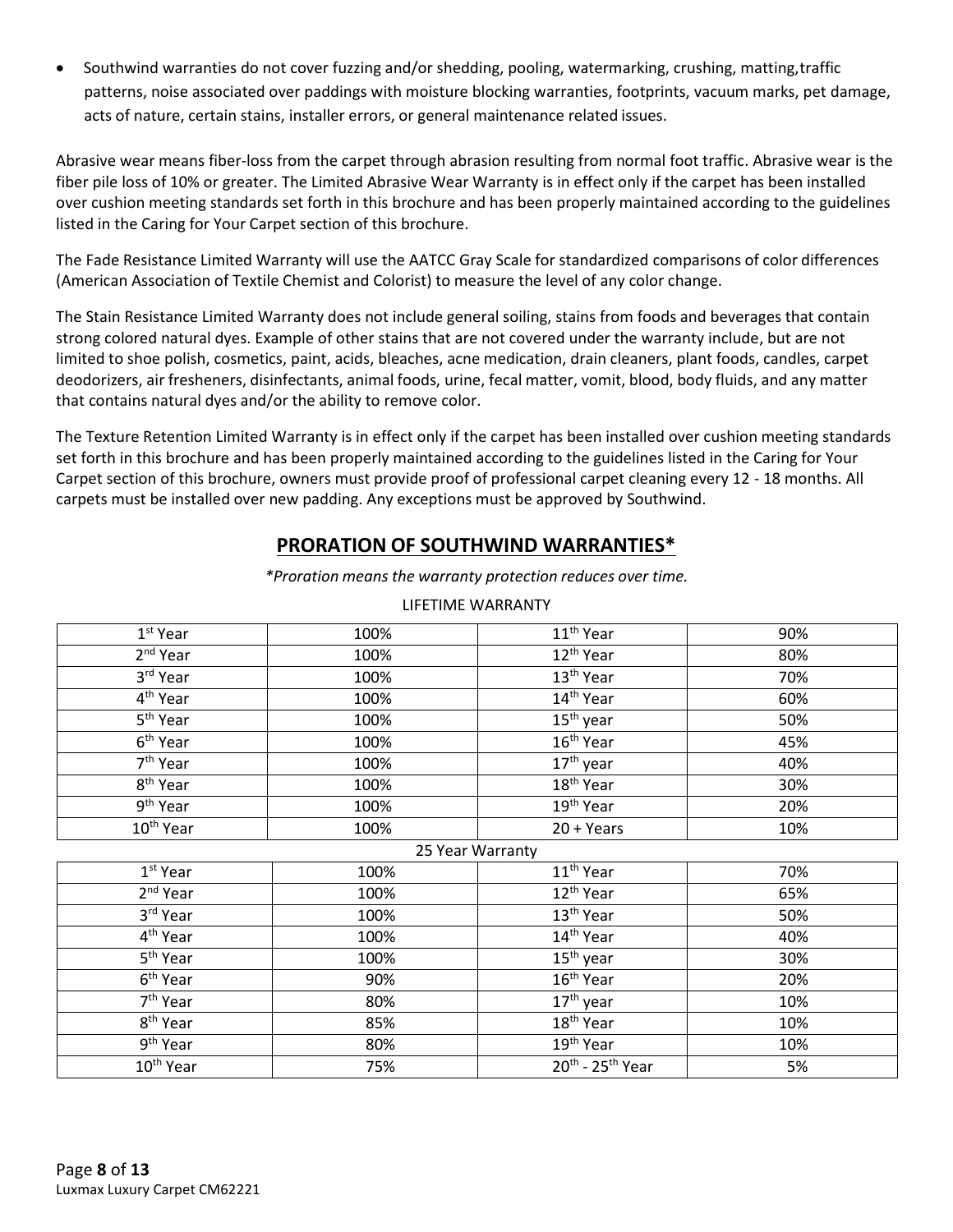#### 20 Year Warranty

| $1^{\rm st}$ Year     | 100% | 11 <sup>th</sup> Year | 60% |
|-----------------------|------|-----------------------|-----|
| 2 <sup>nd</sup> Year  | 100% | 12 <sup>th</sup> Year | 50% |
| 3rd Year              | 100% | 13 <sup>th</sup> Year | 40% |
| 4 <sup>th</sup> Year  | 100% | 14 <sup>th</sup> Year | 30% |
| 5 <sup>th</sup> Year  | 100% | $15th$ year           | 20% |
| 6 <sup>th</sup> Year  | 85%  | 16 <sup>th</sup> Year | 10% |
| 7 <sup>th</sup> Year  | 80%  | 17 <sup>th</sup> year | 5%  |
| 8 <sup>th</sup> Year  | 75%  | 18 <sup>th</sup> Year | 5%  |
| 9 <sup>th</sup> Year  | 70%  | 19 <sup>th</sup> Year | 5%  |
| 10 <sup>th</sup> Year | 65%  | 20 <sup>th</sup> Year | 5%  |

#### 10 Year Warranty

| $1st$ Year            | 100% |  |
|-----------------------|------|--|
| 2 <sup>nd</sup> Year  | 100% |  |
| 3rd Year              | 80%  |  |
| 4 <sup>th</sup> Year  | 70%  |  |
| 5 <sup>th</sup> Year  | 60%  |  |
| 6 <sup>th</sup> Year  | 50%  |  |
| 7 <sup>th</sup> Year  | 30%  |  |
| 8 <sup>th</sup> Year  | 20%  |  |
| 9 <sup>th</sup> Year  | 10%  |  |
| 10 <sup>th</sup> Year | 10%  |  |

## **Limitations for all Luxmax Luxury Carpet**

#### **Improper Installation**

<span id="page-8-0"></span>Southwind is not responsible for damages to carpet caused by improper installation. To be eligible for Southwind Warranties, all carpet must be installed according to the Carpet and Rug Institutes InstallationStandard CRI-105. Examples of improper installation are but not limited to side match due to peaked seams, fraying seams due to improper seam sealer application, and wrinkling due to improper stretching.

#### **Improper Maintenance and Inadequate Care**

Southwind warranties do not cover damage and carpet failure caused by improper maintenance andinadequate care, which could void all or part of the warranty. Please follow the recommendations outlined in the Caringfor Your Carpet section of this brochure.

#### **Accidents, Abuse, or Abnormal Wear**

Southwind warranties do not cover damage resulting from accidents, abuse, abnormal wear, and/oracts of nature. Examples include but are not limited to fire, tears, pulls, snags, water damage, burns, melted areas, vacuum cleaner damage, medical equipment, wheelchairs, walkers, exercise equipment, and pet damage. Damage caused by staining and soiling is also excluded. However, products labeled by Southwind with a Soil or StainResistance Warranty are candidates for these types of warranties.

#### **Indoor Pets**

Southwind warranties do not cover damage and carpet failure caused by pets and/or animals. Pets can chew, claw, and tear your carpet. Pet accidents can cause delamination and odor issues and are not covered underany warranty.

#### **Carpet on Stairs, In Bathrooms, In Kitchens, or Outdoors**

Page **9** of **13** Luxmax Luxury Carpet CM62221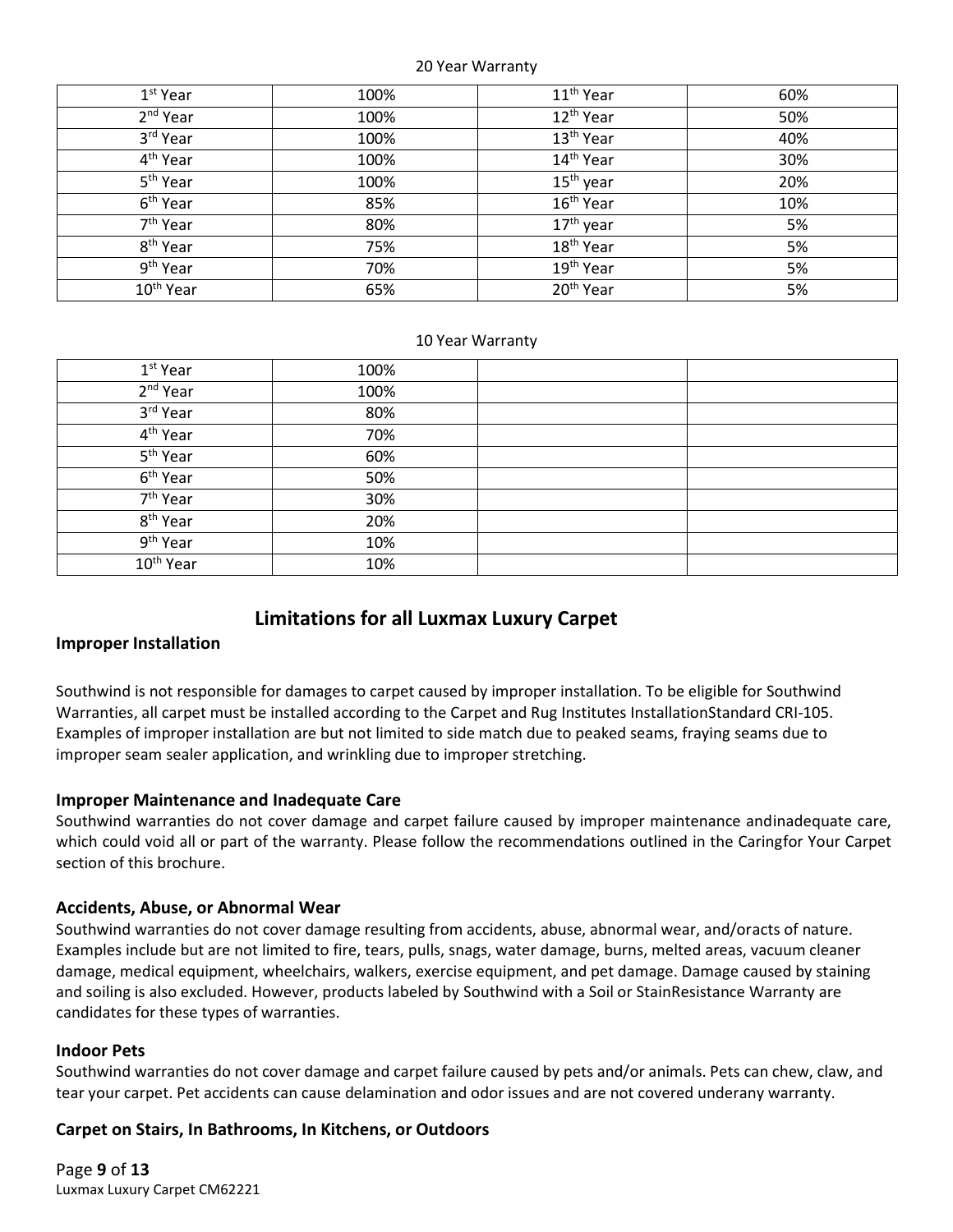Carpets installed on stairs, in bathrooms and in kitchens are not covered under any warranty offered by Southwind. Areas included in this exclusion are stairs, stair landings, bathrooms, kitchens, utility rooms, outdoor areas,or any area subject to other than ordinary foot traffic and use.

#### **Pad Failure**

Southwind warranties do not cover damages and/defects caused by carpet pad/cushion failure,noise associated over paddings with moisture blocking warranties, or carpets installed over existing pad.

#### **Moisture Problem**

Southwind warranties do not cover damage or defects caused by wetting, flooding, leaks, humidity or presence of moisture.

#### **Area Rugs**

Southwind warranties do not cover area rugs or carpeting made into rugs. All carpets must beinstalled indoors and using the stretch-in method over padding.

#### **Allergies and Asthma**

Scientific evidence does not show a link between allergies and carpet, see [www.carpet-rug.org](http://www.carpet-rug.org/) for data. It is the consumers' responsibility to know what fibers and materials they are allergic to. Allergy and/or asthma related issues are not covered by a Southwind warranty.

#### **Changes in Carpet Color**

Southwind warranties do not cover changes in carpet resulting from external causes, such as fadingdue to sunlight, ozone, pooling/watermarking or spills of household chemicals and other non-food and non-beverage substances. This limitation may not apply on products specified by all carpets labeled with a Stain and/or Fade Warranty.

#### **Differences from Sample**

Southwind Floor for Life carpet warranties do not cover minor and normal differences in color or texture between the samples used to make the selection and the actual product received. Carpet colors can have a shade variance up to 10% and does not warrant a claim.

#### **Replacement of Discontinued Carpet**

In the event that a Southwind Luxmax Luxury carpet has been discontinued and replacement of the product deemed necessary under the terms of your carpet warranty, Southwind will replace the carpet with one of comparable quality.

#### **Geographic Locale**

These warranties are valid only in the United States, Canada, Australia, and New Zealand.

#### **Incidental or Consequential Damages**

Southwind excludes and refuses to pay incidental or consequential damages under these warranties. These damages would include but are not limited to any loss, expenses, or damages other than to the carpet itself that may be the result of a defect in the carpet. Some states do not allow the limitation or exclusion or incidental or consequential damages, so these limitations may not apply. All charges, fees, and claims should be submitted to the Southwind Claims Department for review.

The warranties offered by Southwind give specific legal rights, and may have other rights, which may or maynot vary from state to state.

## **Southwind Limited Liability**

<span id="page-9-0"></span>Southwind liability under the limited warranties will be limited to the actual cost of the carpet or cost of therepair or replacement of the affected area of the carpet extending to the nearest structure (i.e., wall, door, or separation). Southwind reserves the rights to correct any defect prior to the carpet being replaced and/or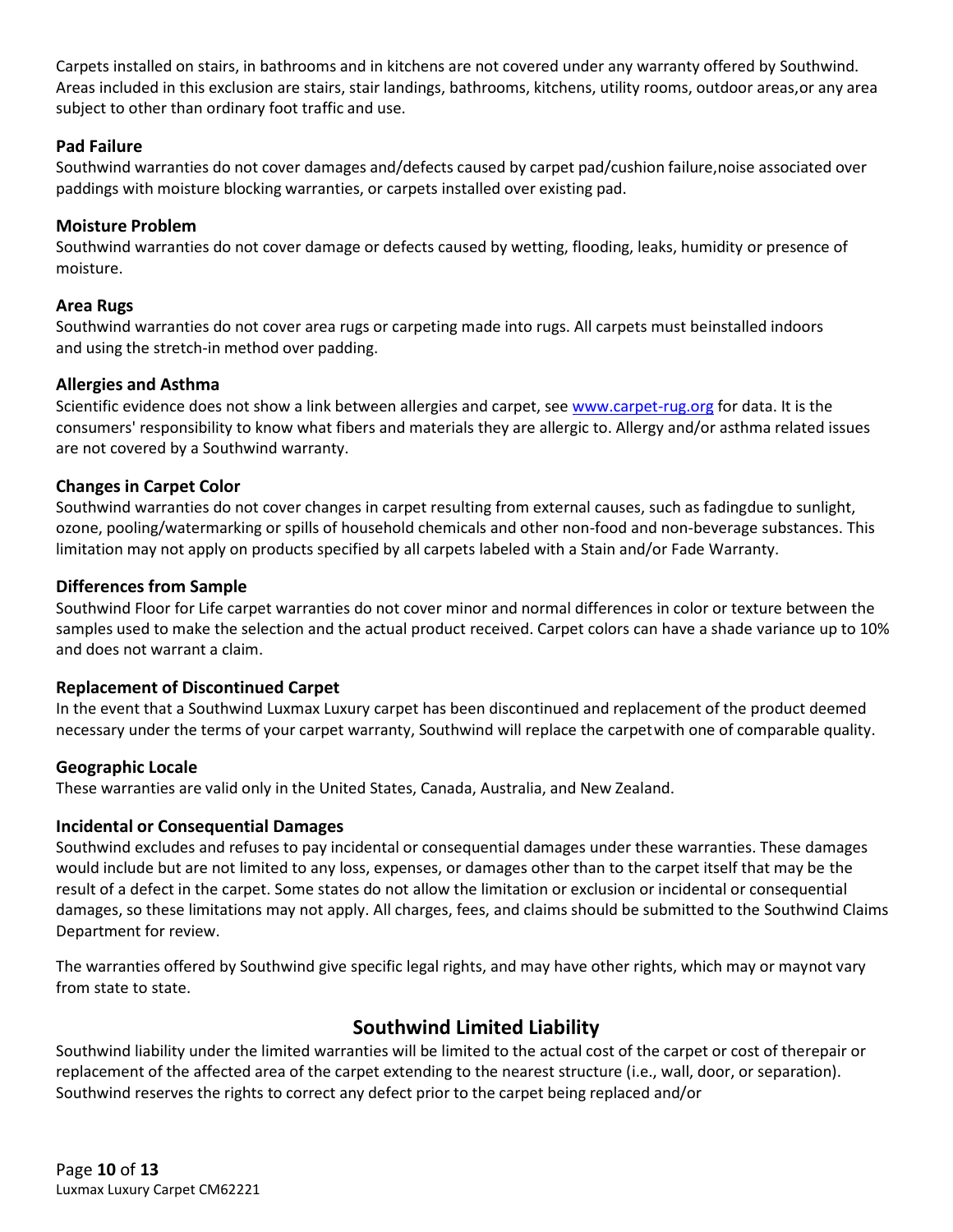removed. If a replacement is needed, we will arrange credit to the installing flooring subcontractoras a percentage of the replacement cost of new carpet according to the terms defines under the warranty coverage. Southwind reserves the right to Repair, Replace, or Refund depending on what we consider complies with the terms of specified warranty.

## **Disclaimer of Implied Warranties**

<span id="page-10-0"></span>THERE ARE NO IMPLIED WARRANTIES ASSOCIATED WITH CARPETS MANUFACTURED BY SOUTHWIND. THIS INCLUDESWARRANTIES OF MERCHANTABILITY AND FITNESS FOR A DESIGNATED PURPOSE; NOTHING GOES BEYOND THE EXPRESSED TERMS OF COVERAGE OF THE WARRANTIES ESTABLISHED BY SOUTHWIND. Implied warranties are warranties, which the law presumes have been given by the seller even though there are no warranties in writing outlining such warranties. Some states do not allow limitations on how long an implied warranty lasts, so the above limitation may not apply.

#### <span id="page-10-1"></span>**Carpet Cushion Requirements**

Carpet Cushion is one of the most important components in the installation of your new carpet. Carpet cushion is the foundation that helps carpeting maintain its texture and appearance and is a crucial element in the performance of your carpet. If a cushion is too soft, it will adversely affect the performance of the carpet. A cushion that is too thick prevents the carpet from being anchored properly. You must use a cushion recommended and within the specifications for your Southwind warranties to be valid. The recommended cushions include any meeting FHA minimum requirements. All installation must be done with new padding. Any exceptions must be approved by Southwind. Southwind recommends that a cushion with no more than 7/16-inch thickness and no less than 3/8- inch thickness, with 6 pounds per cubic foot of density, or equivalent be installed under your new carpet. Berber style carpets require a cushion with 3/8-inch thickness and 8 pounds per cubic foot of density, or equivalent.

#### **Homeowners Responsibilities and Obligations under Southwind Warranties**

To keep your new carpet performing and looking acceptable, homeowners must do the following to maintain and protect the validity of Luxmax Luxury carpet warranties.

- 1. Maintain a record of the carpet styles(s) purchased, the date of purchase, all applicable invoices(s), and all warranties that apply to that carpet(s).
- 2. Carpet must be installed in accordance with the guidelines published in the Carpet and Rug Installation Standard CRI-105.
- 3. Carpet must be maintained in accordance with the recommendations found in the Caring for Your Carpet section of this brochure.
- 4. Homeowner must provide proof of periodic cleaning by a certified professional cleaning service. A minimum of one professional cleaning every 12-18 months is required.

## **How Do I File a Claim?**

<span id="page-10-2"></span>If you believe your carpet has an issue that requires the filing of a claim, please see the retailer from whom you purchased the carpet. All claims must be addressed through the retailer and all communications will be through them. You may be asked to provide physical evidence, visual evidence, or allow a certified representative to perform an inspection, cleaning, and/or repair in your residence. Southwind reserves the right to inspect, repair and/ormaintain a warranted carpet before offering a replacement.

## **Caring for Your Carpet**

<span id="page-10-3"></span>Southwind requires that your carpet be routinely cleaned and maintained to keep your Southwind warranties valid. Regular maintenance and care will help the carpet maintain its appearance over time. Therecommendations in this section are in accordance with guidelines required to maintain the coverage of the limited warranties and will help prolong the life of the carpet.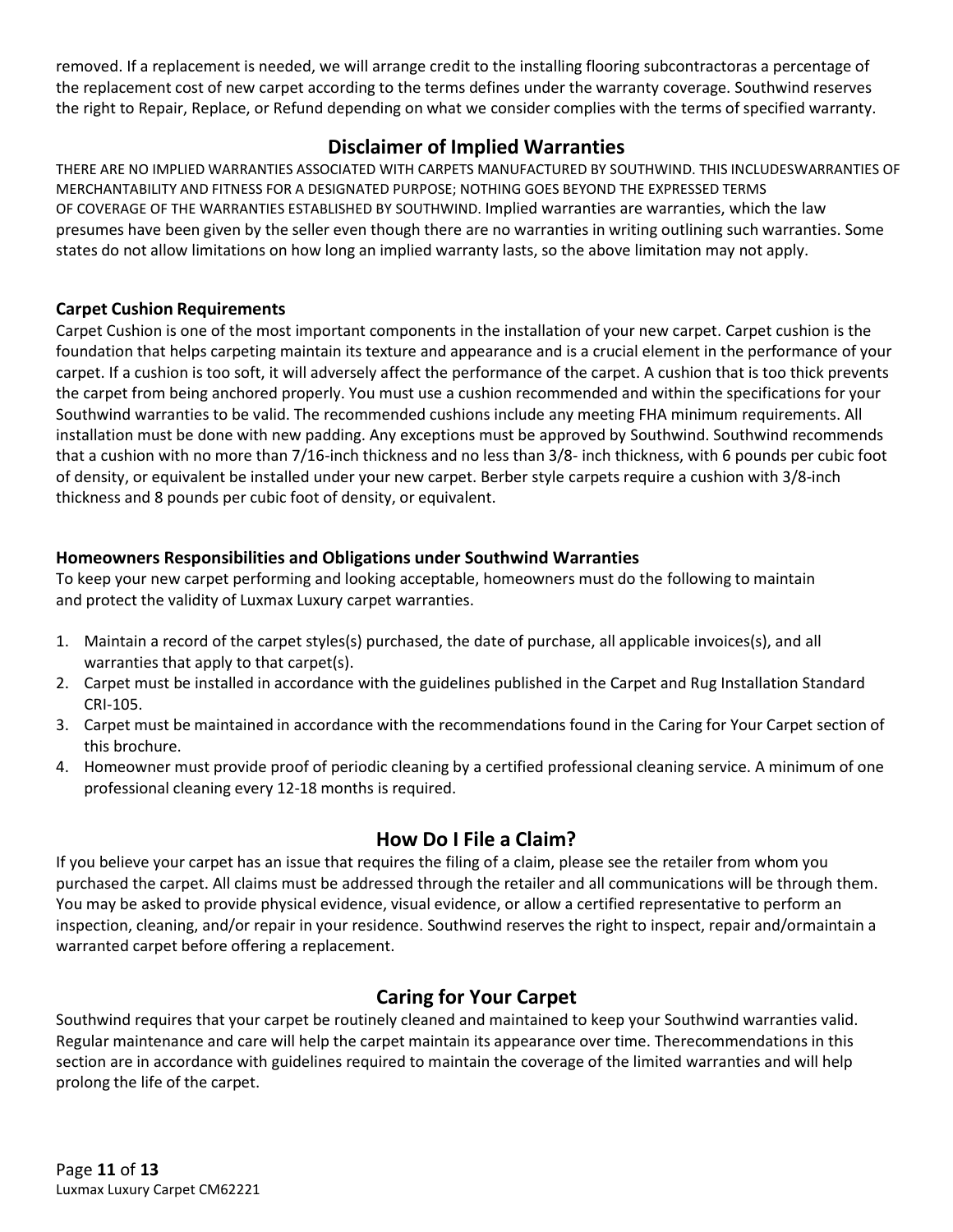## **Preventative Maintenance**

- 1. Place mats and runners at all entrances of the home and on any uncarpeted areas that are adjacent to the carpet will reduce soil and moisture in traffic areas. Mats and runners should be vacuumed and cleaned on a regular schedule. Place protective mats under office chairs around desks and computer areas.
- 2. Furniture coasters must be used on all furniture fixtures. Coasters help distribute the weight of heavy items over a wider surface area protecting the fibers of the carpet. Furniture with wheels must have coasters under their wheels to keep them from damaging the carpet. Always put a barrier between anything with wheels and the surface of the carpet when moving these items across the carpet.
- 3. Always close blinds, curtains, and drapes during hours of direct sunlight.
- 4. Never use bleaches, tile cleaners, dyes, mildew removers, oven cleaners, acids, drain openers, oils and lubricants, and plant foods on or near your carpet. Always use extreme care when carrying items that can discolor or destroy the carpet fibers. See "General Terms, Limitations and Warranty Exclusions" for a full list of exclusions.

#### **Vacuum Regularly**

- 1. Dirt and dust can add up over time and form hard and large deposits. Heavily soiled areas can become damaged if the carpet is not vacuumed on a routine basis. Regular vacuuming can prolong the life of your carpet and will enhance the overall appearance. Most soiling in carpets occur in the form small hard and/or solid particles that can cause the carpet to look dull, dirty, and feel abrasive to the touch if it is not properly maintained.
- 2. All carpets need to be vacuumed a minimum of twice a week. If the residence has more traffic, occupants, and/or animals than normal, it should be vacuumed daily. Carpet needs to be vacuumed in all four directions to help stand the pile upright and to help prevent matting.
- 3. Use a vacuum with a rotating brush on standard cut pile carpets. Carpets with high piles, loops, and cut loop carpet should be vacuumed with suction only. Carpets with loops may fuzz or pull free if a rotating brush is used.
- 4. Select a vacuum with the following options:
	- Adjustable Heights Use the highest appropriate setting.
	- Adjustable Motor Speed Use low to medium setting where appropriate.
	- Large Wheels Easy control of vacuum and ability to glide easily across surface of carpet is important.
	- Beater Bar / Brush Control Ability to turn beater bar or brush motor on/Off. This will allow you to use suction only when vacuuming loop carpets.
	- **Select a vacuum approved by The Carpet and Rug Institute.** *For a list of certified vacuums visit the CRI (Carpet & Rug Institute) at <https://www.carpet-rug.org/certified-vacuums.html>*.

## **Stain Removal**

- 1. Always treat a spot as soon as it is discovered. The longer a spot is allowed to remain, the more difficult it becomes to remove and could result in a permanent stain.
- 2. Always scrape food spills gently from the surface of the carpet with a spoon or dull knife. Never rub the food or press it down into the carpet. This action will cause the food to become embedded into the fibers and reduce the chances of a successful cleaning.
- 3. Work from the outer edge of the spot towards the center to avoid the spot from spreading. Blot and pat gently, never rub or scrub; this may distort the carpet fibers. Always use a white cloth towel when working withspots.
- 4. When using a mild detergent, use a clear, non-bleach laundry detergent. Do not use color or cloudy detergents; they can leave a sticky residue that will cause severe soiling. Use only ¼ teaspoon of detergent to 32 ounces of water. Follow detergent's cleaning with clear water rinsing. Repeat this step until all the detergents residue is removed, and then blot dry as much as possible.
- 5. In most cases a spot can be removed by using warm water on the affected area and blotting dry with a towel. It may take several minutes, but water is the best solvent when working with most spots and soiling issues.
- 6. If the spot is large or has been sitting for a long period of time, please contact a certified carpet cleaning professional. Any stains caused by a natural dye, (wines, fruits, plants, etc.) contact a professional carpet cleaner immediately.